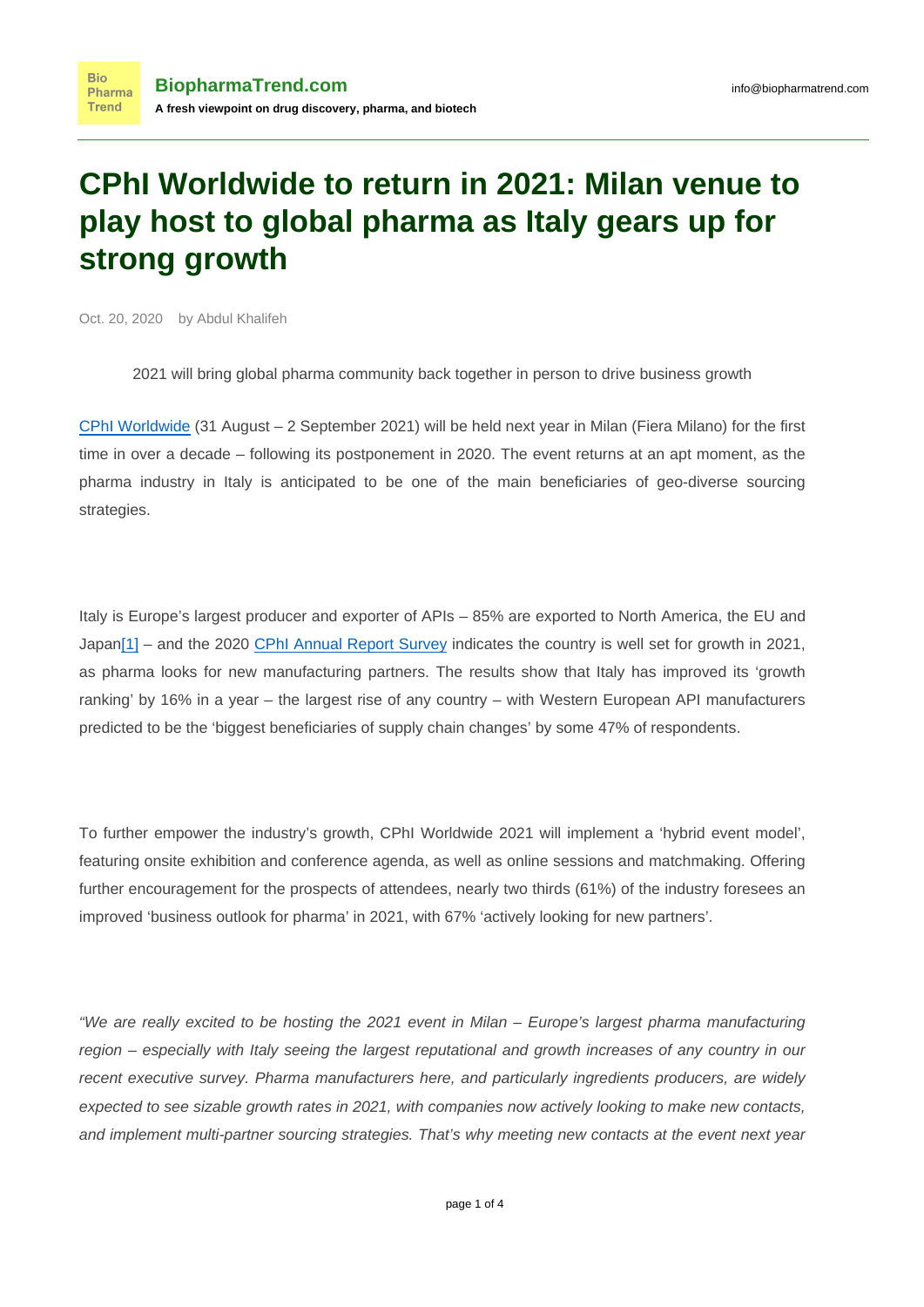will be so important, as it will be the first time the global community has come back together," commented Orhan Caglayan, Brand Director at CPhI Worldwide/Informa.

CPhI Worldwide 2021 in Milan will feature all five co-located events; including P-MEC, FDF, ICSE, BioProduction and Innopack, with Informa's AllSecure Standards implemented – providing the most robust at-event biosafety measures, spanning dozens of special health&safety protocols.

Caglayan added: "CPhI Worldwide is international pharma's only true one-stop-hub for everything from equipment, generics and packaging through to biologics, ingredients and contract services. We believe that quality of life can be improved through attainable healthcare, delivered by more accessible and affordable medicines. It is why over the last 30+ years we have built a platform to unite the specialist communities improving healthcare – and our role has never been more important as new supply chain partnerships are sought globally. We help accelerate pharma advancement by enabling attendees to meet with not just one or two, but hundreds of potential partners simultaneously. Nowhere else can you do this as well as at CPhI Worldwide and we cannot wait to welcome global pharma to Milan."

**-ENDS-**

**Notes to editors**

## **About CPhI**

CPhI drives growth and innovation at every step of the global pharmaceutical supply chain from drug discovery to finished dosage. Through exhibitions, conferences and online communities, CPhI brings together more than 100,000 pharmaceutical professionals each year to network, identify business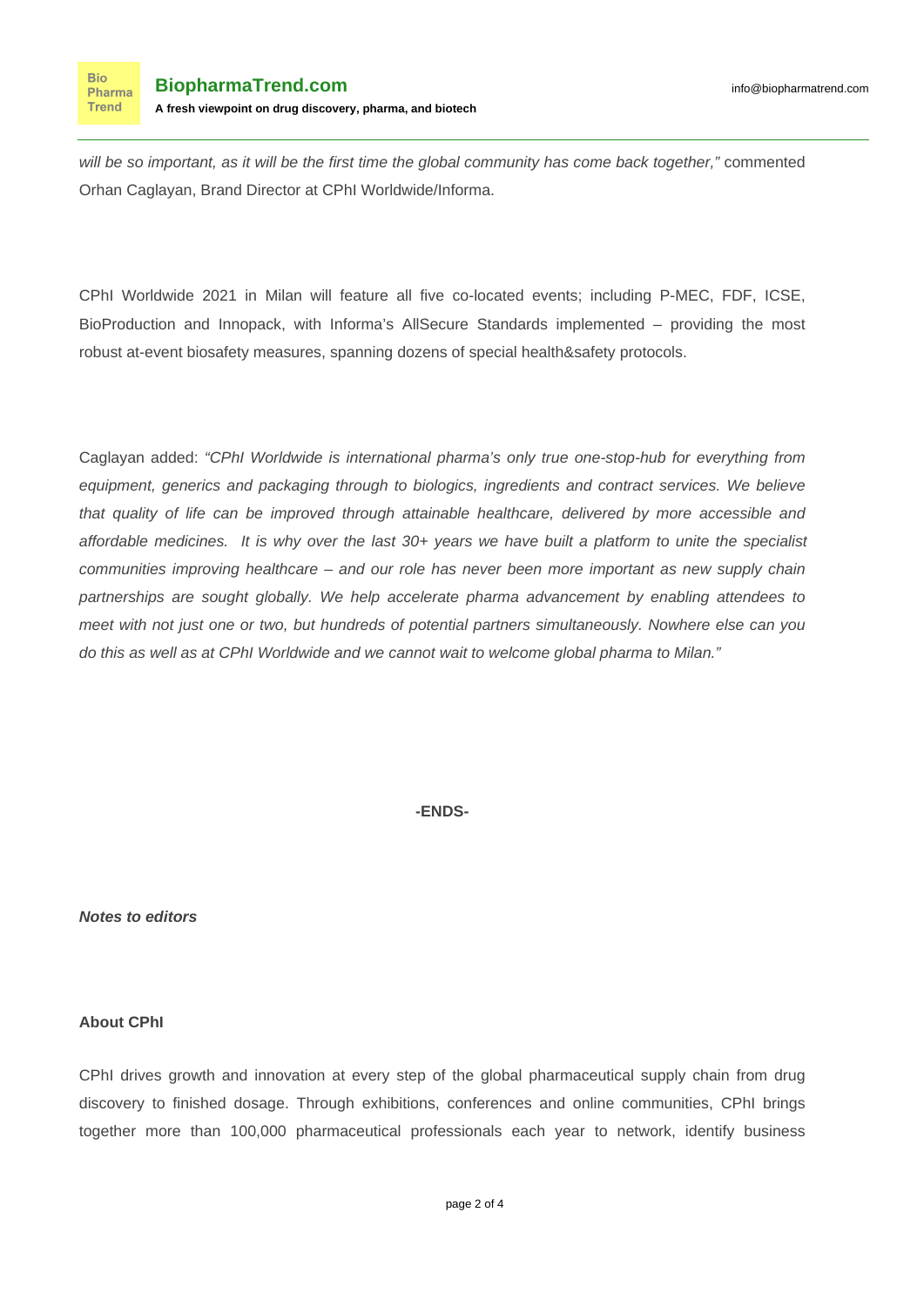**Bio** Pharma **Trend** 

opportunities and expand the global market. CPhI hosts events in Europe, Korea, China, India, Japan, South East Asia, North America, and the Middle East and Africa. Co-locating with ICSE for contract services; P-MEC for machinery, equipment & technology; InnoPack for pharmaceutical packaging; bioLIVE for biopharma; Finished Dosage Formulation for every aspect of the finished dosage supply chain; and NEX for natural extract products, applications and solutions. CPhI provides an online buyer and supplier directory at CPhI-Online.com.

For more information visit [https://www.cphi.com](https://www.cphi.com/)

## **About Informa Markets**

Informa Markets creates platforms for industries and specialist markets to trade, innovate and grow. Our portfolio is comprised of more than 550 international B2B events and brands in markets including Healthcare & Pharmaceuticals, Infrastructure, Construction & Real Estate, Fashion & Apparel, Hospitality, Food & Beverage, and Health & Nutrition, among others. We provide customers and partners around the globe with opportunities to engage, experience and do business through face-to-face exhibitions, specialist digital content and actionable data solutions. As the world's leading exhibitions organizer, we bring a diverse range of specialist markets to life, unlocking opportunities and helping them to thrive 365 days of the year.

For more information, please visit [www.informamarkets.com.](http://www.informamarkets.com)

The Informa Markets annual schedule of Pharmaceutical events include: CPhI & P-MEC China 2020 (16–18 December 2020 (Virtual)); CPhI & P-MEC India 2020 (28–29 January 2021 at the India Expo Mart, Greater Noida, Delhi NCR – Delhi, India); CPhI Japan (14-16 April, 2021 at the Big Sight Exhibition Centre – Tokyo, Japan); Pharmapack Europe 2021 (19-20 May, 2021 at the Paris Expo, Porte de Versailles – Paris, France); CPhI and P-MEC China 2021 (22-24 June, 2021 at SNIEC – Shanghai, China); CPhI South East Asia (4-6 August, 2021 at Challenger 2, IMPACT, Muang Thong Thani, Thailand); CPhI North America (10 August - 12 August, 2021 at Pennsylvania Convention Centre – Philadelphia, USA); CPhI Korea (11-13 August 2021), COEX – Seoul, Korea).CPhI, ICSE, P-MEC, FDF, InnoPack Worldwide, BioProduction (31 August – 2 September 2021 at Fiera Milano, Milan); CPhI Middle